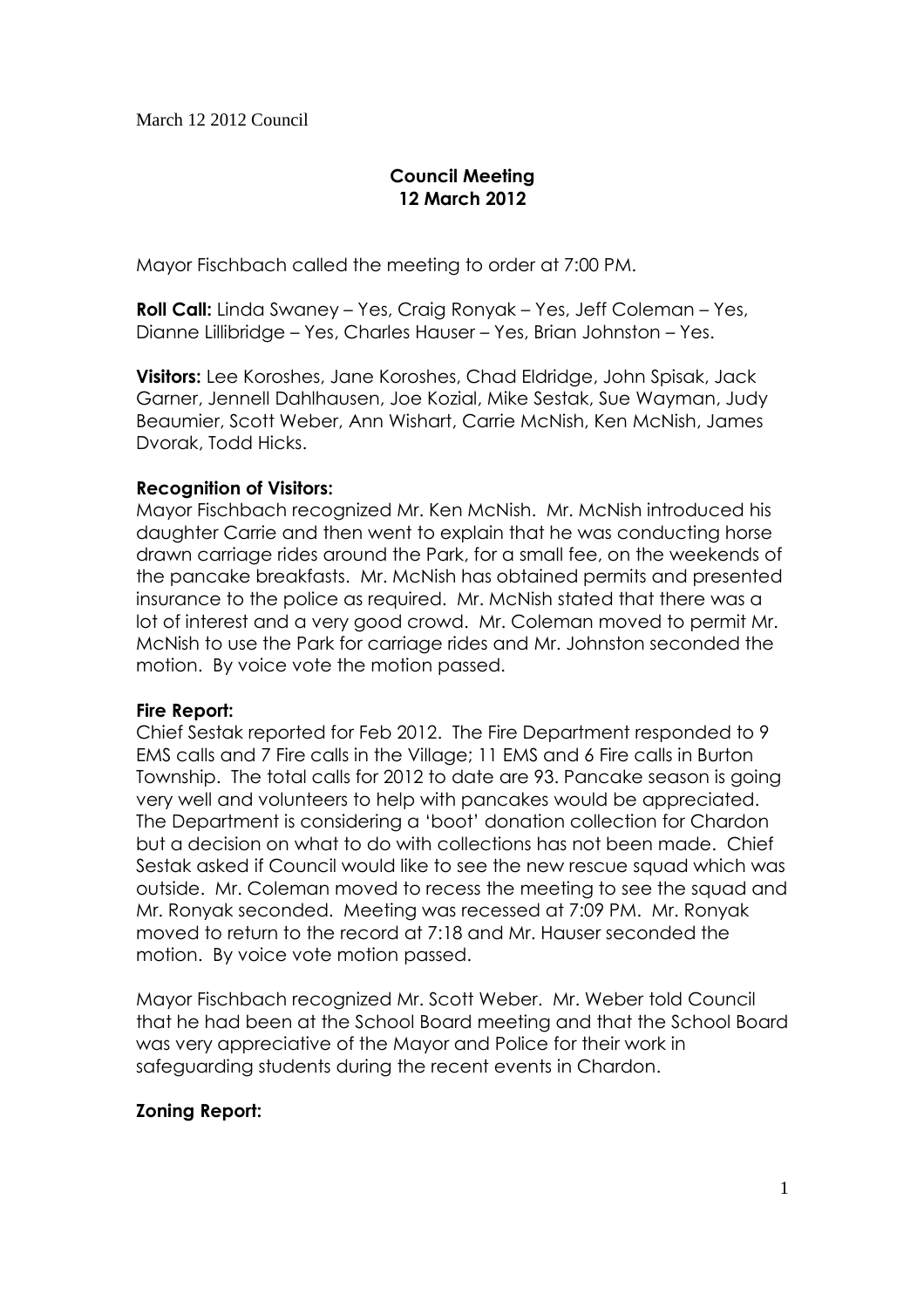Mr. Spisak reported that he had approved two fence permits and he and the Mayor had met with Geauga Savings Bank to discuss removal of the barn/garage on the former Thoreson property on East Park.

Mr. Coleman addressed Council and Mr. Spisak and asked if the Berkshire School Theatre could place a sign on the school grounds to advertise the upcoming school play this year. The play is being held in March and there is no room on the Village sign boards in the Park. Council discussed and Mr. Johnston moved to make a special exception to allow the Berkshire School Theatre to display a sign on the Berkshire School property. Mr. Ronyak seconded the motion. By voice vote the motion passed.

Mayor Fischbach recognized Mrs. Sue Wayman. Mrs. Wayman first reported that Mr. Bill Trask owns the garage in the alley behind the businesses on the east side of North Cheshire/Main Street. Mrs. Wayman then presented Council with a copy of the insurance rider for the OXtober Fest and Wine Festival events this summer.

Mayor Fischbach expressed his appreciation to Sue Wayman for the work she did in getting ribbons up around the Village in support of the students and residents of Chardon after the shooting. Mayor Fischbach also acknowledged the assistance of Nancy Bonnema of A. H. Christianson's Florist for her work adding black ribbons individually to each of the red ribbons provided by the Village.

## **Engineers Report:**

Mr. Chad Eldridge reported for Mr. Hess. ODOT has responded to Mr. Hess' question about the resurfacing of East Center. The road will be milled down and resurfaced but will not address any stabilizing of the underlayment or drainage problems. The contract will be let on 29 March and then we will have a better idea of the schedule.

#### **Ordinances and Resolutions:**

Ms. Swaney made a final reading of Ordinance 2238-12, authorizing the Mayor to enter into an agreement with Hess and Associates, Inc. for professional services commencing February 29, 2012 and ending February 28, 2014, and moved to adopt. Mr. Ronyak seconded the motion. Roll Call: Linda Swaney – Yes, Craig Ronyak – Yes, Jeff Coleman – Yes, Dianne Lillibridge – No, Brian Johnston – Yes, Charles Hauser – Yes. Ordinance 2238-12 is adopted.

Ms. Swaney introduced Ordinance 2239-12, authorizing the Mayor and the Fiscal Officer to enter into an agreement with the City of Akron, Ohio for use of certain properties associated with the village's wastewater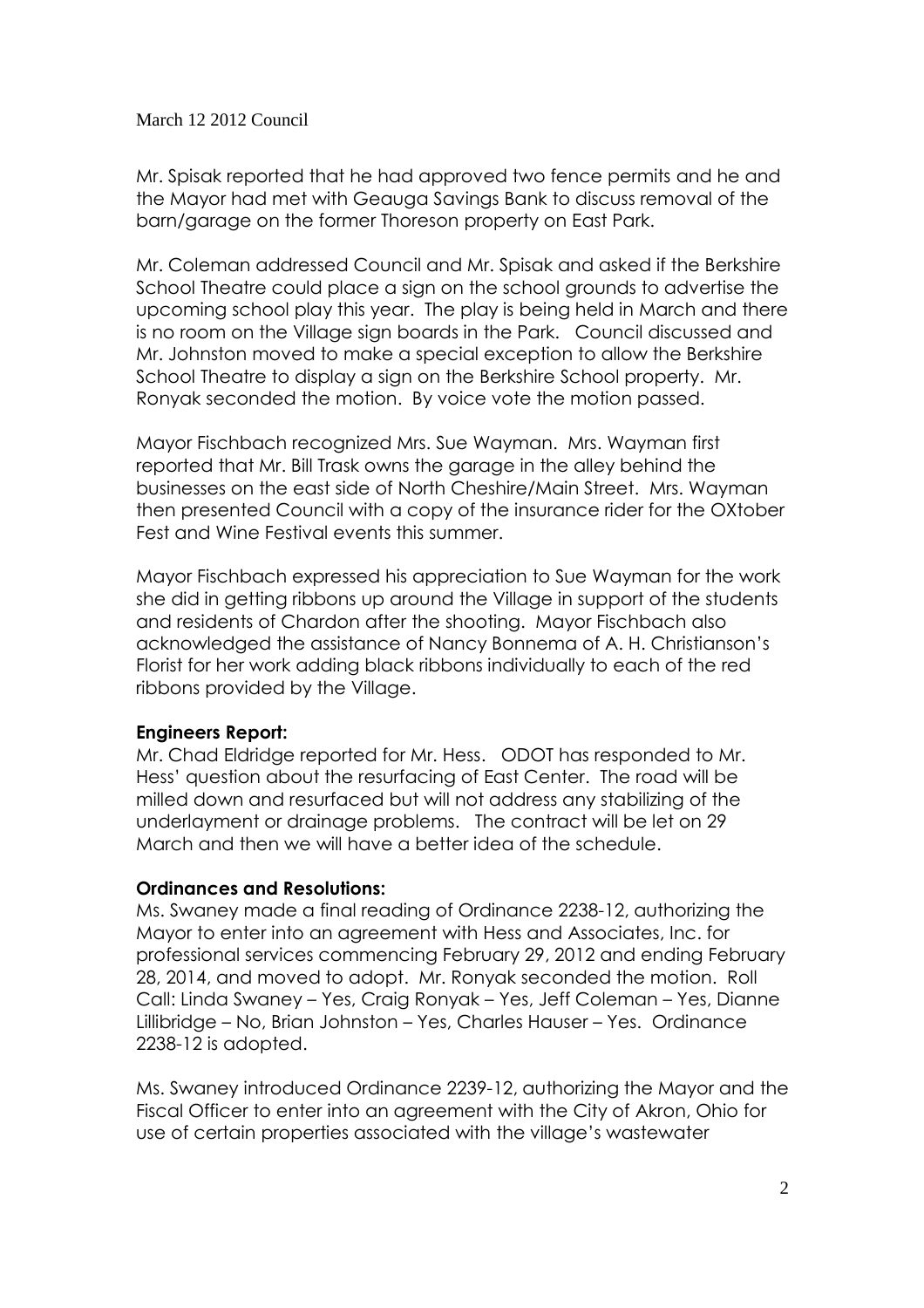treatment plant, water plant, and street garage and declaring an emergency, and moved to waive further readings. Mr. Ronyak seconded the motion. Roll Call: Linda Swaney – Yes, Craig Ronyak – Yes, Jeff Coleman – Yes, Dianne Lillibridge – Yes, Brian Johnston – Yes, Charles Hauser – Yes. Motion passed

Ms. Swaney moved to adopt Ordinance 2238-12 and Mr. Ronyak seconded the motion. Roll Call: Linda Swaney – Yes, Craig Ronyak – Yes, Jeff Coleman – Yes, Dianne Lillibridge – Yes, Brian Johnston – Yes, Charles Hauser – Yes. Ordinance 2239-12 is adopted.

Ms. Swaney introduced Resolution 2012-09, designating Jennell Dahlhausen to attend mandated Ohio House Bill 9 Public Record Training for elected council members as their representative, and placed it on first reading.

## **Fiscal Officer**

Mr. Paquette asked for a motion to pay approved bills. Ms. Swaney moved to approve payment and Mr. Ronyak seconded the motion. By voice vote, motion passed.

Mr. Paquette asked for comments or a motion to accept the minutes of 27 February 2012. Mr. Coleman moved to adopt. Mrs. Lillibridge seconded the motion. By voice vote, motion passed.

## **Mayors Report:**

Mayor Fischbach reported that he had received a lot of feedback concerning the G-TV contract, most of it in favor of keeping it. Council asked how it was funded and Mr. Paquette explained that cable franchise fees received by the Village, five percent of the income the cable company generates in the Village, are paid to G-TV. The Village can renegotiate this amount and through that determine the level of service received by the Village. Mr. Coleman made a motion to allow the Mayor to enter into an agreement with G-TV for a new contract for services over a two year period. Mr. Johnston seconded the motion. Roll Call: Jeff Coleman – Yes, Brian Johnston – Yes, Craig Ronyak – Yes, Dianne Lillibridge – No, Linda Swaney – Yes, Charles Hauser – Yes. Motion passed. Ms. Swaney will contact Mr. Jevnikar at G-TV and start work on the contract.

Mayor Fischbach brought up Mr. Coleman's prior request to discuss having the employees contribute to their health care costs and suggested they wait for executive session at the end of the meeting. Mr. Coleman suggested that the topic be discussed in open session. Mr. Hicks stated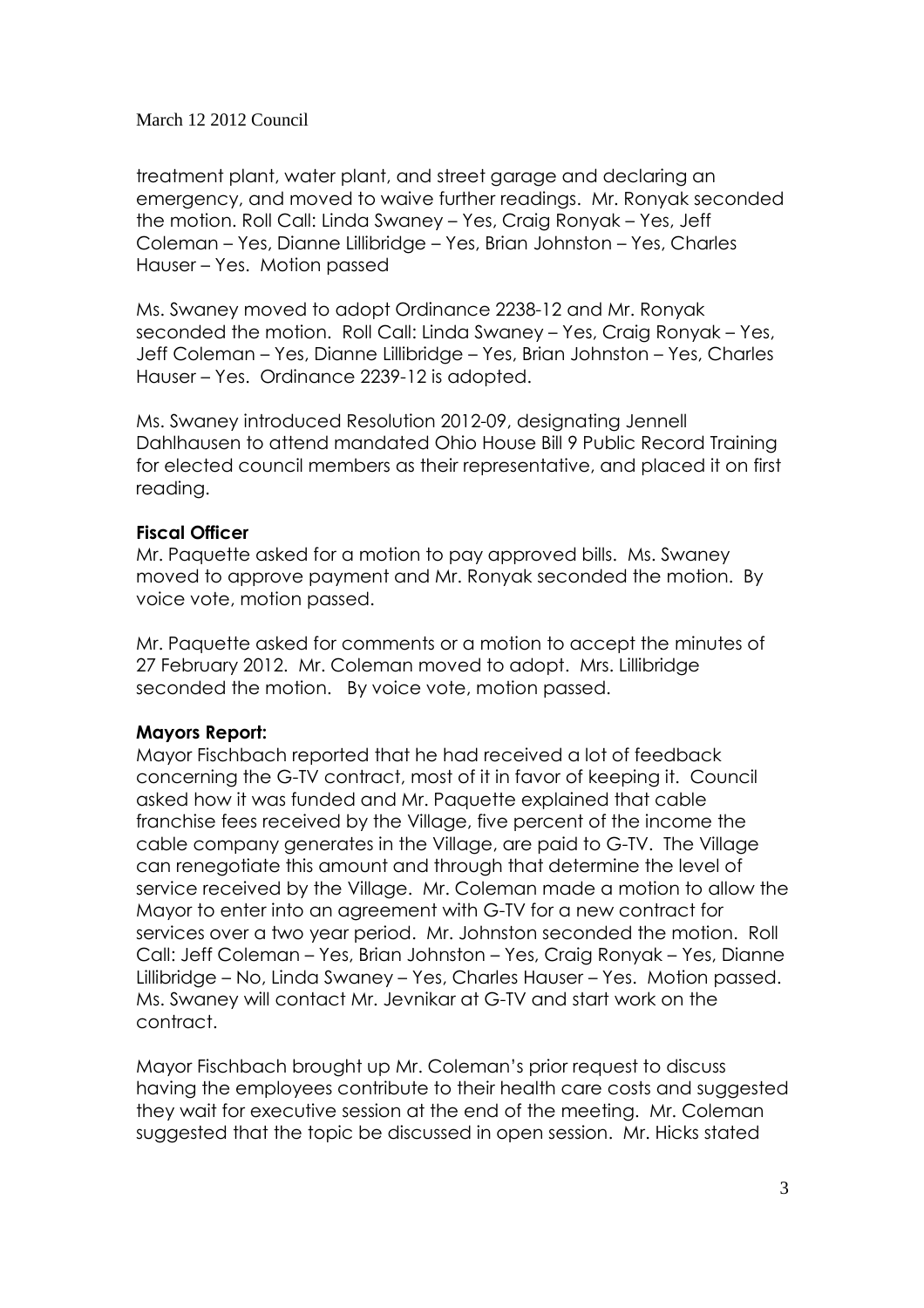that Council had grounds to go into executive session. The vote to enter executive session could decide the matter. Council will take up the matter later in the meeting.

Mayor Fischbach reiterated that the barn on the former Thoreson property will be torn down. Mayor Fischbach also presented an opportunity to view the Thoreson house with Geauga Savings Bank on 14 March at 3:30 PM. Mayor Fischbach suggested Council look at the house as potential property for the Village.

## **Committees**

BZA, Board of Public Affairs: Mr. Ronyak

Mr. Ronyak reported that the Board of Zoning Appeals had not met. The Infrastructure Review Committee meets next Thursday at 2:00 PM. At the Board of Public Affairs meeting, the board discussed purchasing new remote read meters. The approximate cost is \$280,000. This is a possible use for the inheritance money.

Mayor Fischbach asked Council to start considered plans and goals for use of the inheritance money. Mayor Fischbach suggested an evening meeting in the first part of April to discuss ideas.

BCPA, Trees, Cemetery, Local Government: Mrs. Lillibridge Mrs. Lillibridge reported that the Tree Commission met. The Tree Commission would like the Council to establish the criteria for who gets engraved bricks on Arbor Day and to make recommendations as to who gets them. The Tree Commission liked the idea of a walkway made of the engraved bricks to centralize their location and protect them. The Tree Commission also wanted to know why they have to pay for Mr. Motil's training in tree planting and maintenance. Mrs. Beaumier acknowledged that she was the one behind the question of paying for Mr. Motil's training. Mayor Fischbach stated that the amount for the school was only \$135 and that the Tree Commission funds actually came from the Village. On the subject of whom and why someone gets an engraved brick, Mayor Fischbach stated that he would work on the criteria.

Mrs. Lillibridge reported that the BCPA met and Claridon Township reported that they were seeking a grant for shared equipment through collaboration. Mrs. Lillibridge deferred to Mr. Dvorak. Mr. Dvorak stated that he was working towards more shared services and equipment between municipalities. Some 42 million dollars is available state wide for loans and some grants when two or more municipalities work together to share services. Mr. Dvorak invited the Village to a meeting of the Geauga County Township Association April 11 at the Grandview Inn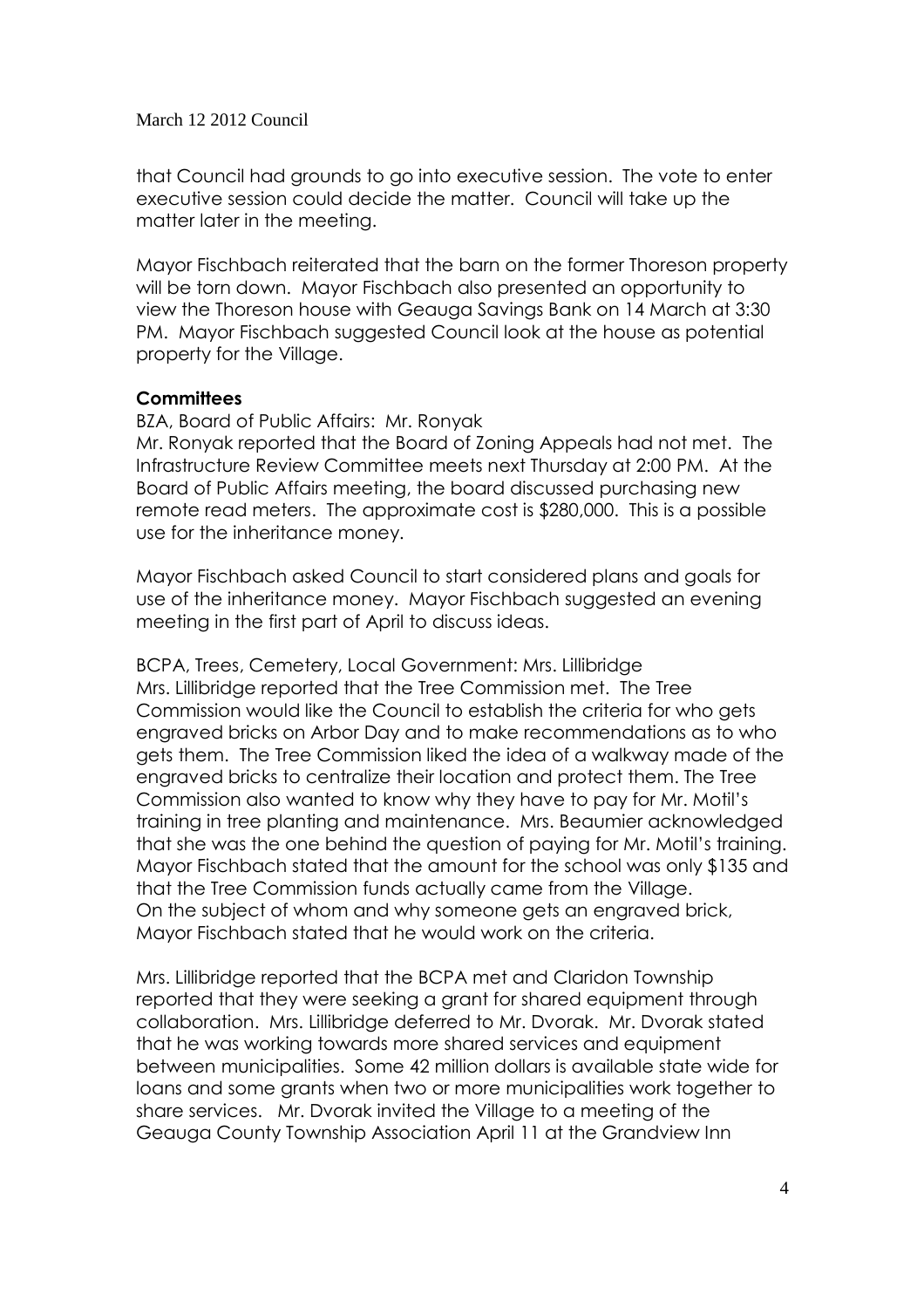where the key speaker will be discussing collaboration and shared services grants and loans. Mr. Dvorak recounted Burton Township's collaboration with Newbury Township on the use of a boom mower included the agreement to share the operator. There is the possibility of an Equipment Tax District in the probable event that the state money goes away.

Mr. McNish commented that he was a former Road supervisor and that he had been sharing equipment ten years ago however the biggest obstacles were shared labor, public perception and road safety with limited manpower. Mayor Fischbach was cautious about entering into collaborative agreement for equipment given the different equipment needs of the Village but agreed to look into the matter further.

Mrs. Lillibridge stated that the Growth Partnership is continuing to discuss potential problems with fracking. Mr. Mike Fath has been researching oil companies and found that only the state has the authority to force oil companies to reveal the chemicals they use in fracking.

The Troy Township Homecoming is the 3rd Saturday in August. Berkshire Schools will be operating in the black for this school year. Parkman Township is opposed to a fire District. The Geauga Growth Partnership internship program is going very well. And the Cemetery Board meets on the 19th of March.

#### Streets and Health District: Mr. Hauser

Mr. Hauser presented Council with a handout listing projects the Street Department will be taking on. Mr. Hauser reported that he and Mr. Motil had discussed created a walk of fame for the engraved tree commission bricks and offered an alternative whereby the bricks will be placed in the walk around the gazebo to offer more protection from heavy traffic.

Mr. Hauser informed Council that Mr. Penttila had provided a design for the rehabilitation of the public restrooms at the log cabin and the approaching driveway to meet Americans with Disabilities Act guidelines. Mr. Hess has been asked to provide a project cost.

Mr. Hauser noted that the Kubota tractor is cleaned up and ready for sale at the end of the winter season.

Mr. Koroshes asked Council to provide a sign identifying the restricted speed times on North Cheshire for welfare of students crossing the road and so that motorist know the times. Mayor Fischbach asked Mr. Johnston to work with Chief Smigelski on the matter.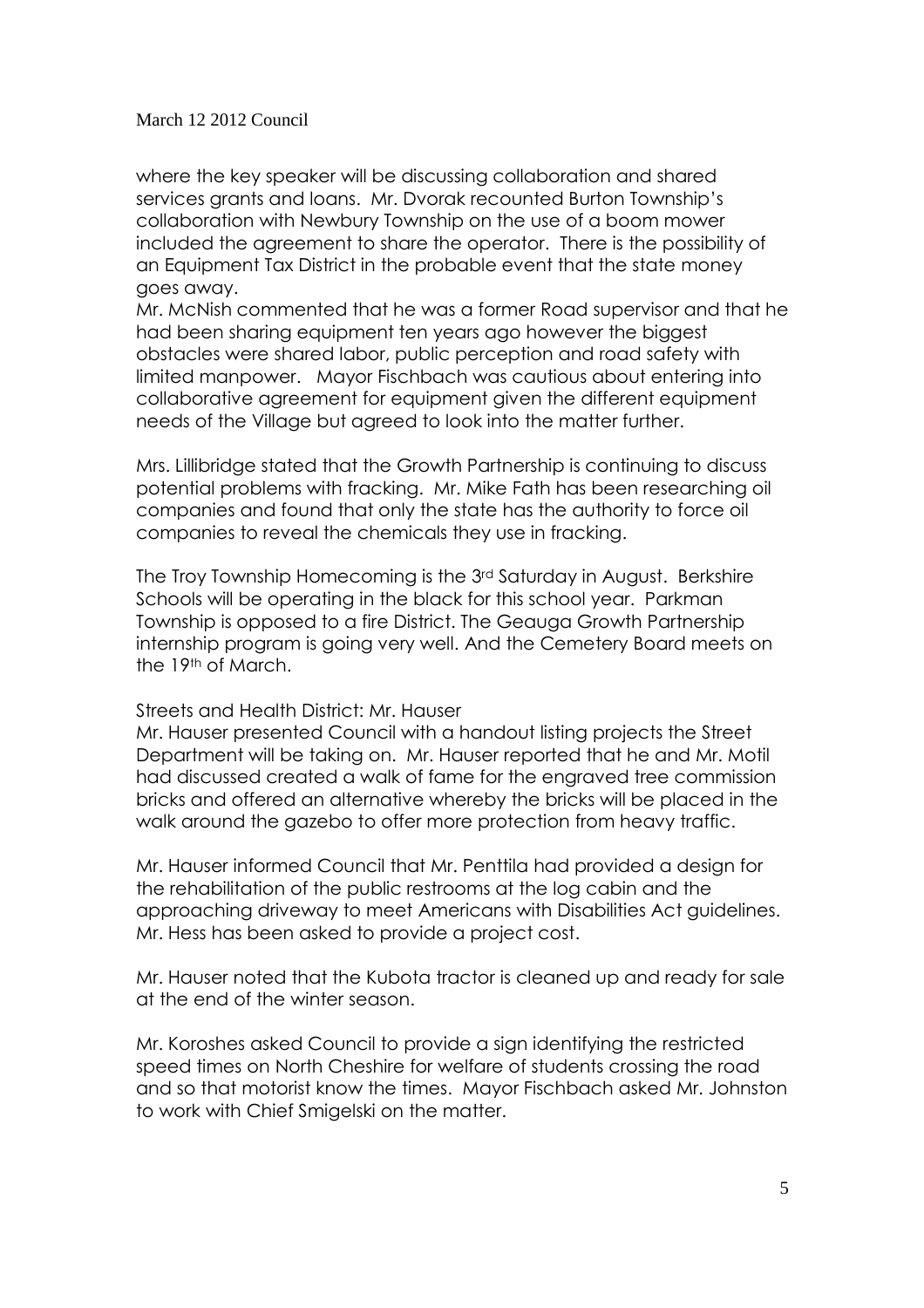Mr. Hauser reminded Council that the annual County Health District meeting is next month.

Community Grants, Historic District: Ms. Swaney

Ms. Swaney will be working on Safety town later in the year. Ms. Swaney reported Mrs. Pat Hauser has submitted a request for a Certified Local Government Grant to conduct an inventory of all the homes in the National Historic District.

The ADA rehabilitation presented by Mr. Hauser is to be paid for a grant from the Community Development Block Grant Fund. Mr. Paquette is working on the application.

Mr. Hauser asked if the banners being put up by the Historic Review Board required permission from the Illuminating Company. After discussion, Mayor Fischbach directed Mr. Hauser to just go ahead and put them up, as long as they didn't cross streets or go from pole to pole.

Fire Department, Berkshire Schools, Planning Commission: Mr. Coleman Mr. Coleman reported that the Planning Commission had not met and that Mrs. Lillibridge's report on school finances covered everything there.

Mr. Coleman stated that there is a Geauga Economic Leadership breakfast at Kent State Geauga on April 4th and the topic of discussion will be fire districts. Mr. Coleman and Mr. Hauser will try to attend.

Finances, Police representative, Historic District Architectural Review Board: Mr. Johnston

Mr. Johnston reported that the Historic District Review Board approved a sign for a flashlight store and a sign for the new Gunrunners mail order annex.

Mr. Johnston reported that he had received several vocal complaints regarding the potential destruction of the Odd Fellows Hall now owned by and next door to the Fire Department. Mayor Fischbach noted that the Fire Department had obtained a recommendation from the County to condemn the building and tear it down. Now the Fire Department must clear this with the Village Historic District Review Board and the State of Ohio Historic Board.

Mr. Johnston reported that the Historic District Review Board is developing criteria delineating what constitutes an historic building and how to place it on the historic register of the Village.

Mr. Johnston was asked about Huntington Bank's bright green signs and markers. Ms. Swaney stated that the Bank had received permission to use them, and in fact these were muted from the original signs they wanted to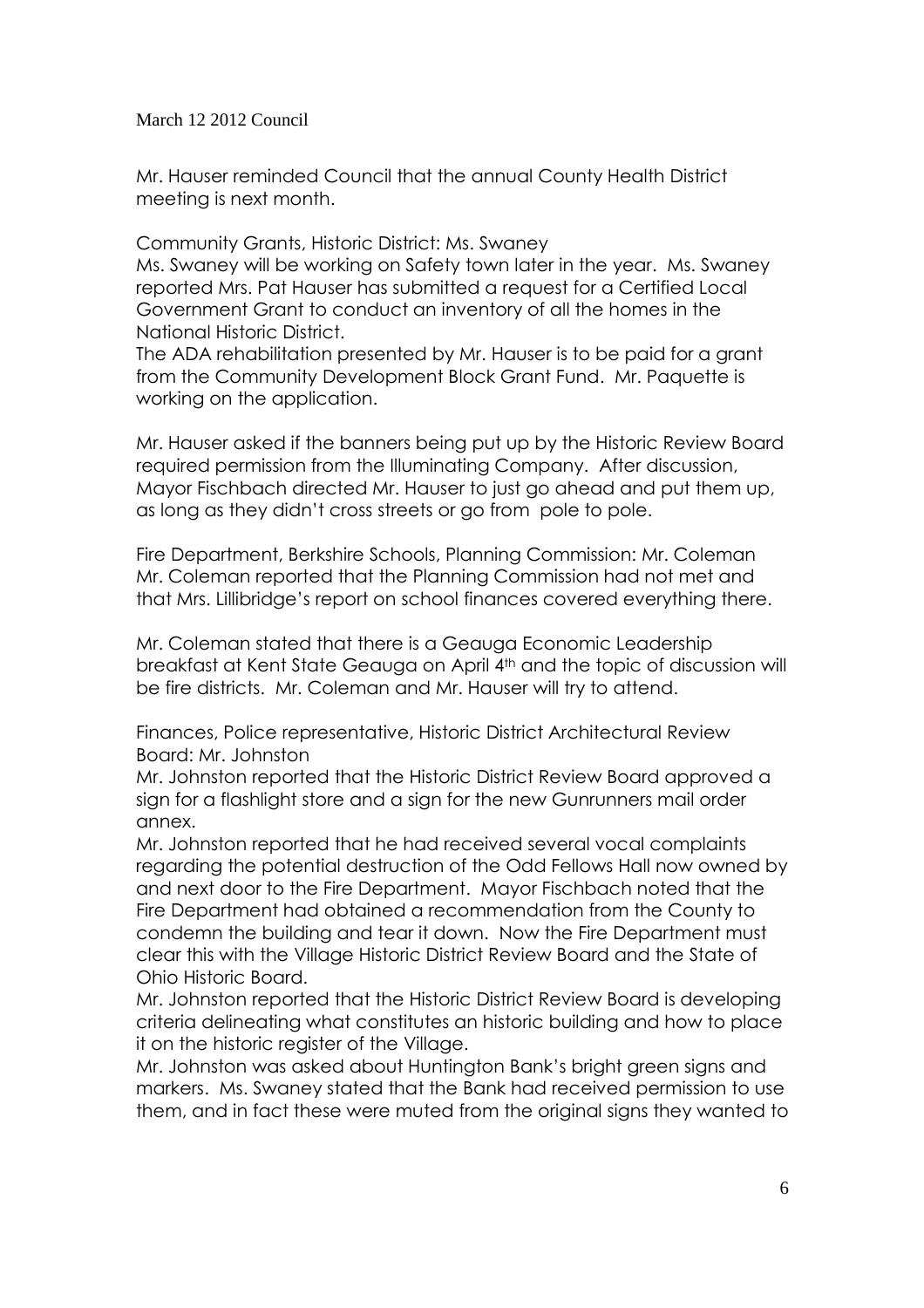use. Huntington has also obtained permission to put up a fence on the north side of the building to conceal the air conditioner.

### **Old Business:**

No old business was brought to Council.

#### **New Business:**

Mrs. Beaumier asked Council and those present to attend the American Legion Ladies Auxiliary 'Oink and Squeal' fund raising event on 21 April. Proceeds go to a scholarship of \$1000 to a Berkshire student and \$1000 to a Middlefield student.

Mr. Hauser stated that he had toured the Village with the Mayor last week and felt that it was important for Council to get involved in getting it cleaned up. Many properties in the Village are looking trashy and ill kept.

Mr. Coleman pointed out that there is no Burton Recreation Board. There is a Berkshire Recreation Association that is privately funded. There is a provision in the Burton Codified Ordinances to empanel a Joint Recreation Board. Mayor Fischbach and Mr. Hauser recalled that the last board was disbanded for lack of volunteers. Mr. Coleman felt strongly that the Village should provide some funding for recreation in the School District through a Joint Recreation Board and that interested volunteers could be found on the existing Berkshire Recreation Association. Mr. Coleman offered to look into it further. Council discussed the potential of a levy to fund the Rec Board. Mr. Hauser moved to have Mr. Coleman conduct a feasibility study of reconstituting the Recreation Board. Ms. Swaney seconded the motion. By voice vote motion passed.

Mr. Ronyak moved to enter executive session to discuss employee compensation. Mr. Coleman seconded the motion. Roll Call: Craig Ronyak – Yes, Jeff Coleman – Yes, Dianne Lillibridge – Yes, Linda Swaney – Yes, Brian Johnston – Yes, Charles Hauser – Yes. Council entered executive session at 8:40 PM

Mr. Coleman move to leave executive session at 9:18PM and return to regular session. Mr. Ronyak seconded the motion. Roll Call: Jeff Coleman – Yes, Craig Ronyak – Yes, Dianne Lillibridge – Yes, Brian Johnston – Yes, Linda Swaney – Yes, Charles Hauser – Yes. Motion passed.

Mr. Hauser moved to adjourn and Mr. Ronyak seconded the motion. Meeting adjourned at 9:19 PM.